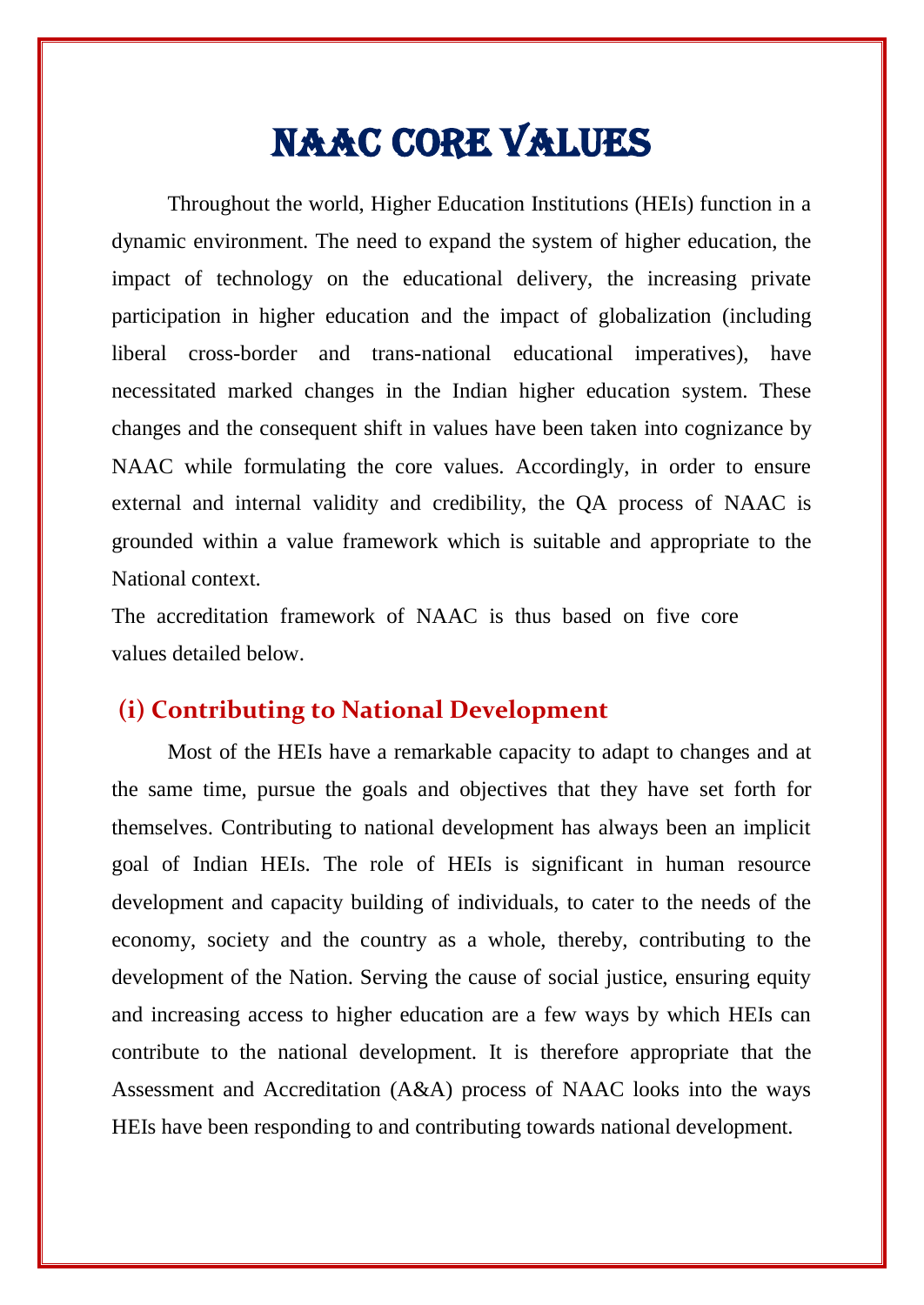## **(ii) Fostering Global Competencies among Students**

The spiraling developments at the global level also warrant that the NAAC includes in its scope of assessment skill development of students, on par with their counterparts elsewhere in the world. With liberalization and globalization of economic activities, the need to develop skilled human resources of a high caliber is imperative. Consequently, the demand for internationally acceptable standards in higher education is evident. Therefore, the accreditation process of NAAC needs to examine the role of HEIs in preparing the students to achieve core competencies, to face the global challenges successfully. This requires that the HEIs be innovative, creative and entrepreneurial in their approach. Towards achieving this, HEIs may establish collaborations with industries, network with the neighborhood agencies/bodies and foster a closer relationship between the "world of competent-learning" and the "world of skilled work".

## **(iii) Inculcating a Value System among Students**

Although skill development is crucial to the success of students in the job market, skills are of less value in the absence of appropriate value systems. The HEIs have to shoulder the responsibility of inculcating desirable value systems among students. In a country like India, with cultural pluralities and diversities, it is essential that students imbibe the appropriate values commensurate with social, cultural, economic and environmental realities, at the local, national and universal levels. Whatever be the pluralities and diversities that exist in the country, there is a persisting concern for inculcating the core universal values like truth and righteousness apart from other values emphasized in the various policy documents of the country. The seeds of values such as cooperation and mutual understanding during the early stages of education, have to be reiterated and re-emphasized at the higher education also through appropriate learning experiences and opportunities. The NAAC assessment therefore examines how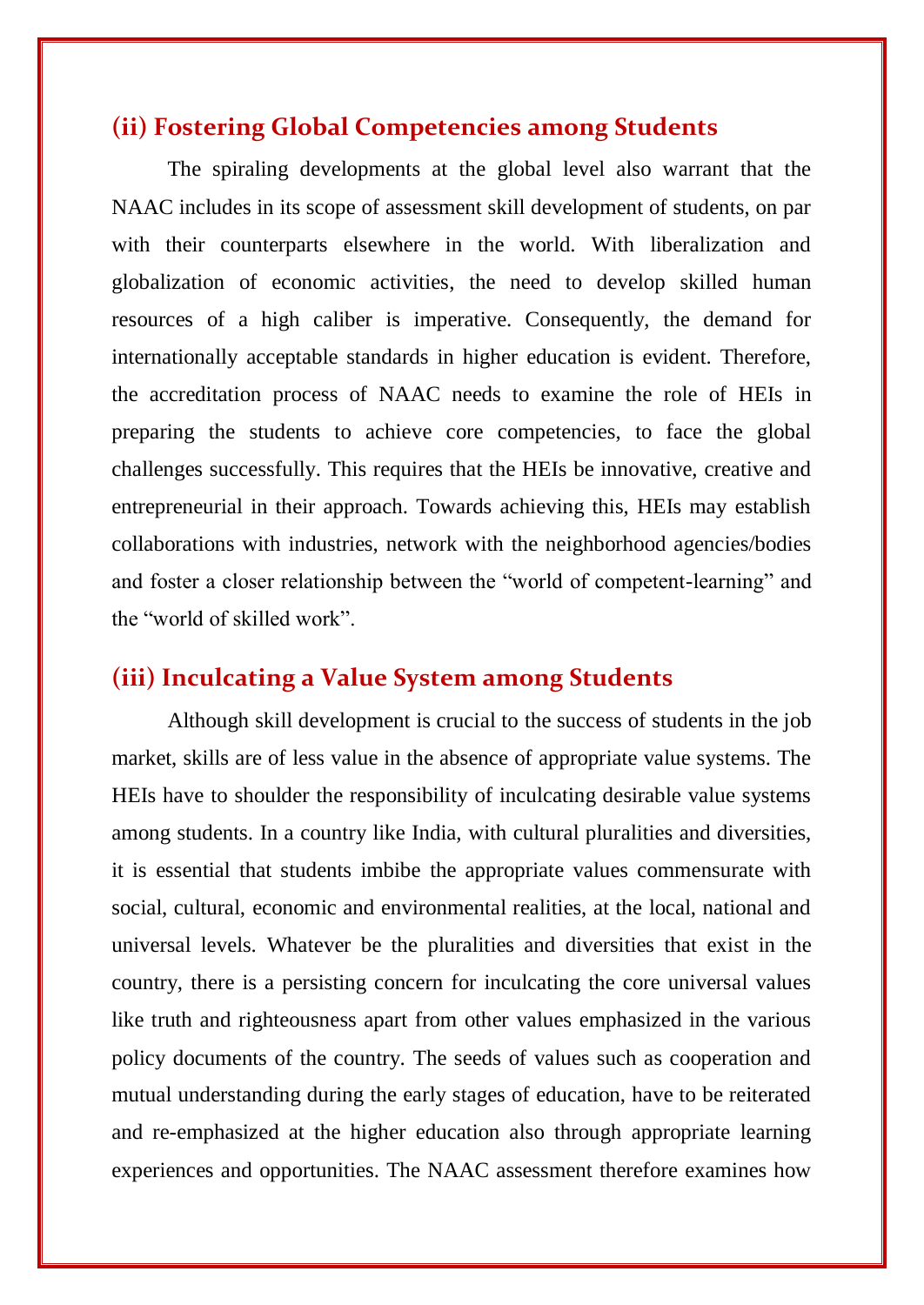these essential and desirable values are being inculcated in the students, by the HEIs.

### **(iv) Promoting the Use of Technology**

Most of the significant developments that one can observe today can be attributed to the impact of Science and Technology. While the advantages of using modern tools and technological innovations in the day-to-day-life are well recognized, the corresponding changes in the use of new technologies, for teaching learning and governance of HEIs, leaves much to be desired. Technological advancement and innovations in educational transactions have to be undertaken by all HEIs, to make a visible impact on academic development as well as administration. At a time when our educational institutions are expected to perform as good as their global partners, significant technological innovations have to be adopted. Traditional methods of delivering higher education have become less motivating to a large number of students. To keep pace with the developments in other spheres of human endeavor, HEIs have to enrich the learning experiences of their students by providing them with stateof-the-art educational technologies. The campus community must be adequately prepared to make use of Information and Communication Technology (ICT) optimally. Conscious effort is also needed to invest in hardware and to orient the faculty suitably.

In addition to using technology as a learning resource, managing the activities of the institution in a technology-enabled way will ensure effective institutional functioning. For example, documentation and data management in the HEIs are areas where the process of assessment by NAAC has made a significant impact. Moving towards electronic data management and having institutional website to provide ready and relevant information to stakeholders are desirable steps in this direction. In other words, effective use of ICT in HEIs will be able to provide ICT literacy to the campus community, using ICT for